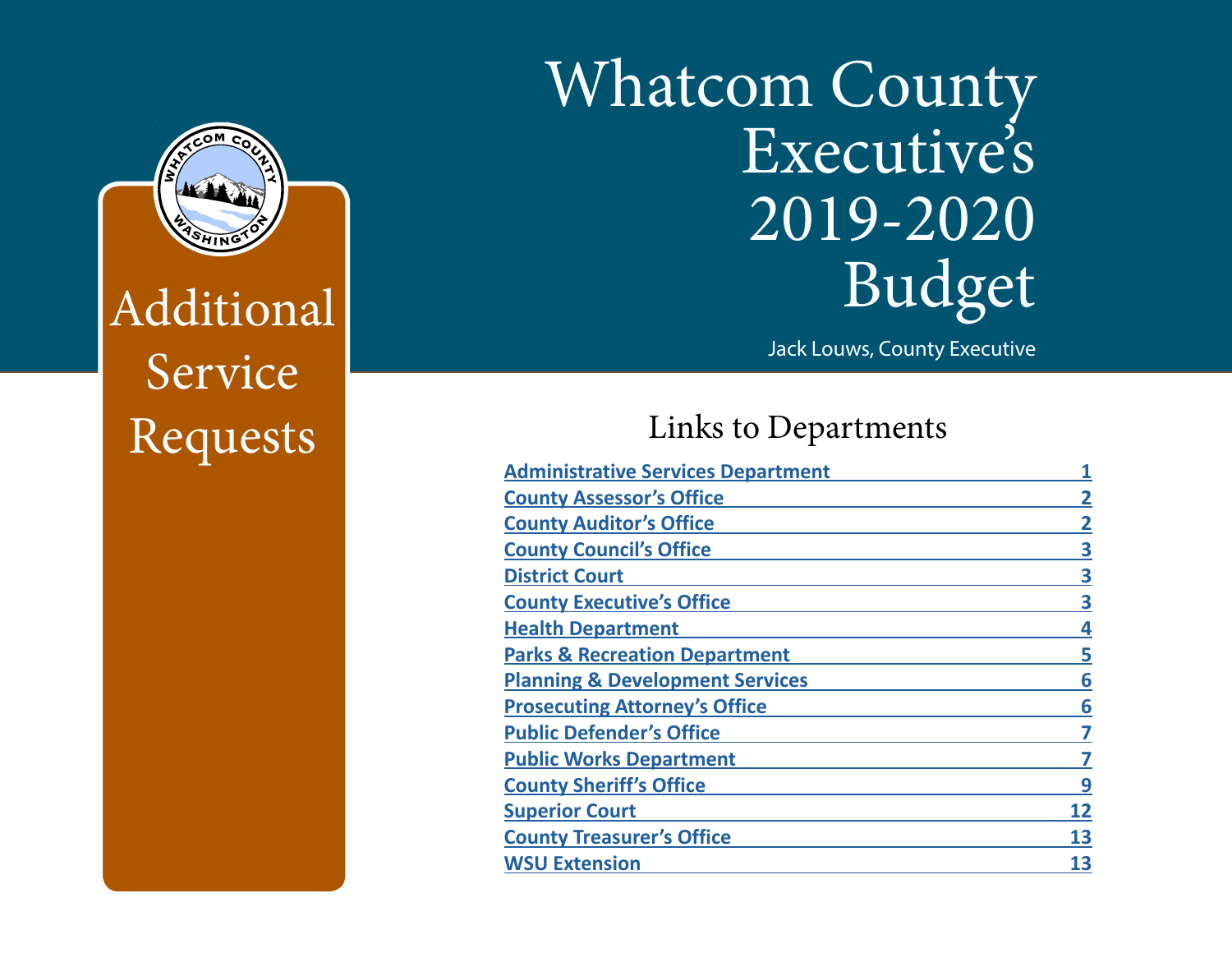## <span id="page-1-0"></span>Whatcom County

|                                                            | <b>ASR</b> | <b>ASR Type</b> | <b>FTE</b> | <b>Status</b> | 2019<br>Requested | 2019<br>Approved | 2020<br>Requested | 2020<br>Approved |
|------------------------------------------------------------|------------|-----------------|------------|---------------|-------------------|------------------|-------------------|------------------|
| <b>ADMINISTRATIVE SERVICES</b>                             |            |                 |            |               |                   |                  |                   |                  |
| <b>Facilities</b>                                          |            |                 |            |               |                   |                  |                   |                  |
| <b>Network Connectivity to Williamson Way</b>              | 5825       | Ongoing         |            | Approved      | 12,000            | 12,000           | 12,000            | 12,000           |
| Facilities Admn Vehicle & Bucket Truck Rental Rate         | 5829       | Ongoing         |            | Approved      | 11,100            | 11,100           | 11,100            | 11,100           |
| <b>Building Patrol Services</b>                            | 5835       | Ongoing         |            | Approved      | 40,000            | 40,000           | 40,000            | 40,000           |
| Close Mgr/Add Tech & Clerk FTEs                            | 5836       | Ongoing         | Yes        | Approved      | (15,099)          | (15,099)         | (11,006)          | (11,006)         |
| <b>Clerk/Receptionist Computer Software &amp; Supplies</b> | 5844       | One-time        |            | Approved      | 4,200             | 4,200            |                   |                  |
| <b>Facilities Maintenance Technician Apprentices (x2)</b>  | 5864       | Ongoing         | Yes        | Approved      | 160,799           | 40,400           | 165,794           | 65,794           |
| <b>Prox Lock Control Panel Replacement Project</b>         | 5865       | One-time        |            | Approved      | 238,000           | 238,000          |                   |                  |
| <b>Ongoing Asphalt Patching/Sidewalk Repairs</b>           | 5866       | Ongoing         |            | Approved      | 50,000            | 50,000           | 50,000            | 50,000           |
| <b>Champion Street Parking Lot Controls &amp; Gate</b>     | 5867       | One-time        |            | Approved      | 89,000            | 89,000           |                   |                  |
| <b>Forest Street Improvements</b>                          | 5868       | One-time        |            | Approved      | 99,000            | 99,000           |                   |                  |
| <b>Shared Bucket Truck</b>                                 | 5869       | One-time        |            | Approved      | 115,000           | 57,500           |                   |                  |
| <b>Replace CTHS Parking Machine</b>                        | 5890       | One-time        |            | Approved      | 13,000            | 13,000           |                   |                  |
| <b>Replace Curtains in Council Chambers</b>                | 5895       | One-time        |            | Approved      | 15,000            | 15,000           |                   |                  |
| Addit'l Prof Svcs Budget for Contract Custodial Sv         | 5896       | Ongoing         |            | Approved      | 18,000            | 18,000           | 18,000            | 18,000           |
| Addt'l Prox & Cameras Exterior Doors C Plaza               | 5900       | One-time        |            | Approved      | 24,000            | 24,000           |                   |                  |
| <b>Increase Security Screening Contract for CTHS</b>       | 5940       | Ongoing         |            | Approved      | 30,000            | 30,000           | 30,000            | 30,000           |
| <b>Facilities Maintenance Technician Software/Supply</b>   | 5943       | One-time        |            | Approved      | 6,200             | 6,200            |                   |                  |
| <b>Facilities Maintenance Tech Apprentices SW/Supply</b>   | 5945       | One-time        |            | Approved      | 12,400            | 6,200            |                   | 6,200            |
| <b>Morgue Relocation</b>                                   | 6075       | One-time        |            | Approved      | 400,000           |                  | 1,600,000         |                  |
| Reclassification of Clerk/Reception to Clerk IV            | 6076       | Ongoing         |            | Approved      | 4,623             | 1,728            | 2,769             | 2,486            |
| <b>Additional OT Budget to Facilities</b>                  | 6077       | Ongoing         |            | Approved      | 8,800             | 5,000            | 8,800             | 5,000            |
| <b>Finance</b>                                             |            |                 |            |               |                   |                  |                   |                  |
| <b>Staffing and Revenue Changes to Finance Budget</b>      | 6072       | Ongoing         |            | Approved      | 42,240            | 42,240           | 43,155            | 43,155           |
| <b>Human Resources</b>                                     |            |                 |            |               |                   |                  |                   |                  |
| <b>Increased Section 125 Enrollment</b>                    | 5870       | Ongoing         |            | Approved      | 1,600             | 1,600            | 1,600             | 1,600            |
| <b>Enhanced All-Employee Training</b>                      | 5881       | One-time        |            | Approved      | 10,000            | 10,000           | 10,000            | 10,000           |
| <b>Performance Evaluation Software Replacement</b>         | 6010       | One-time        |            | Approved      | 30,000            | 30,000           |                   |                  |
| Performance Evaluation Software Maintenance                | 6012       | Ongoing         |            | Approved      |                   |                  | 25,000            | 25,000           |
| <b>Reclassification - Office Coordinator to HR Rep</b>     |            | 6063 One-time   |            | Approved      | 5,734             | 5,734            | 5,950             | 5,950            |

<u> 1980 - Johann Barbara, martxa alemaniar amerikan a</u>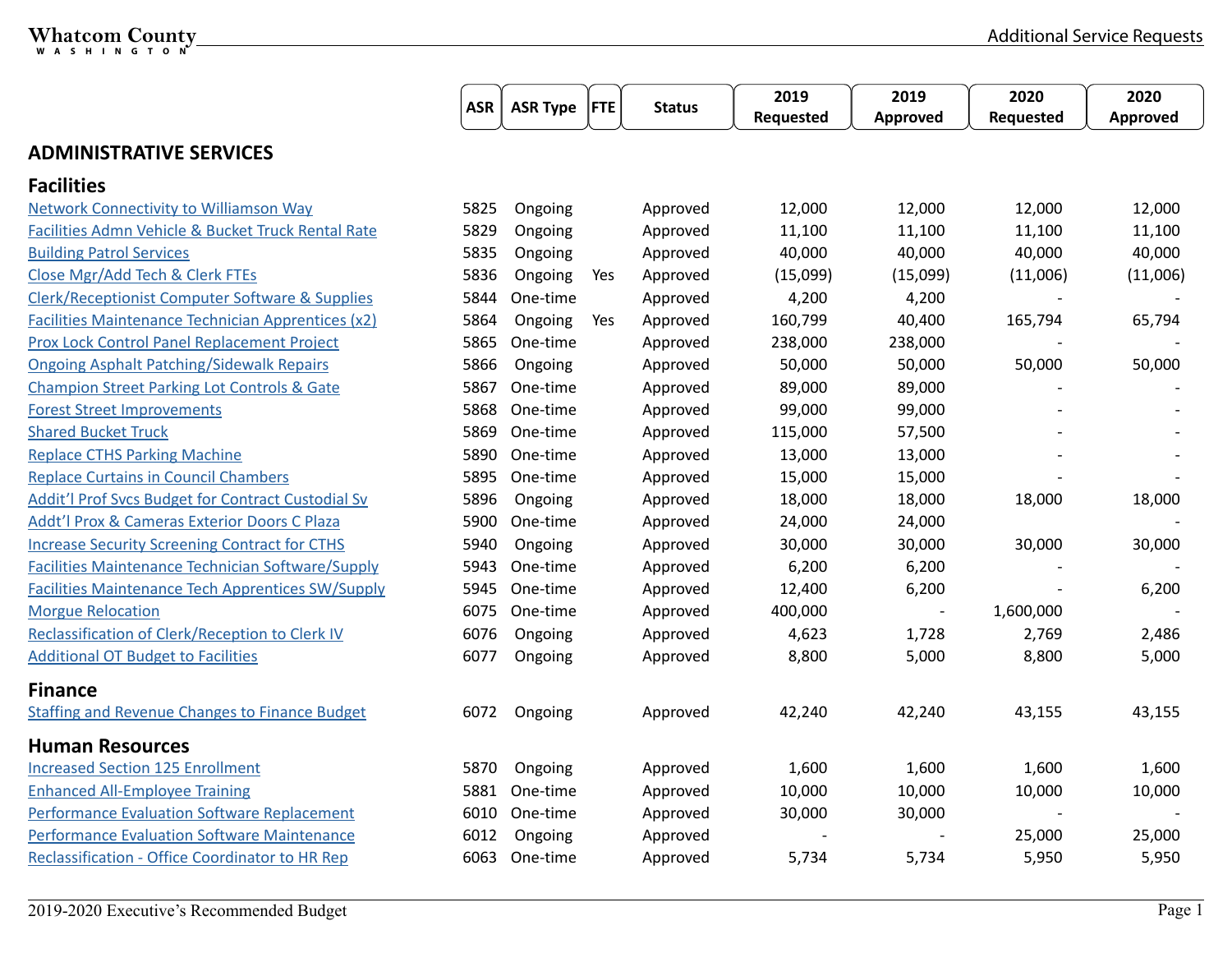<span id="page-2-0"></span>

|                                                           | <b>ASR</b> | <b>ASR Type</b> | <b>FTE</b> | <b>Status</b> | 2019<br>Requested | 2019<br>Approved | 2020<br>Requested | 2020<br>Approved |
|-----------------------------------------------------------|------------|-----------------|------------|---------------|-------------------|------------------|-------------------|------------------|
| <b>ADMINISTRATIVE SERVICES (Continued)</b>                |            |                 |            |               |                   |                  |                   |                  |
| <b>Information Technology</b>                             |            |                 |            |               |                   |                  |                   |                  |
| iSeries Mid-Range Server Replacement                      | 5744       | One-time        |            | Approved      | 225,000           | 225,000          |                   |                  |
| <b>Enterprise Backup to Disk System Replacement</b>       | 5745       | One-time        |            | Approved      |                   |                  | 160,000           | 160,000          |
| <b>ShoreTel Annual Maintenance Increase</b>               | 5750       | Ongoing         |            | Approved      | 15,000            | 15,000           | 15,000            | 15,000           |
| <b>ShoreTel Upgrade to MiTel Connect</b>                  | 5751       | One-time        |            | Approved      | 30,000            | 30,000           |                   |                  |
| <b>New 3-Year Microsoft Enterprise Agreement Increase</b> | 5752       | Ongoing         |            | Approved      | 15,000            | 15,000           | 15,000            | 15,000           |
| <b>Security Awareness Training</b>                        | 5753       | One-time        |            | Approved      | 15,000            | 15,000           |                   |                  |
| <b>Enhanced Endpoint Protection for County Computers</b>  | 5817       | Ongoing         |            | Approved      | 20,000            | 20,000           | 20,000            | 20,000           |
| Enterprise Backup to Disk System 2-Yr. Maintenance        | 5913       | One-time        |            | Approved      | 30,000            | 30,000           | 1,000             |                  |
| <b>Regional Pictometry Aerial Imagery 2019 Flight</b>     | 5973       | One-time        |            | Approved      |                   |                  |                   |                  |
| <b>Professional Services \ Training for GIS Budget</b>    | 5999       | Ongoing         |            | Approved      | 7,500             |                  | 7,500             |                  |
| <b>EnerGov Permit System Annual Maintenance</b>           | 6020       | Ongoing         |            | Approved      | 130,000           |                  | 130,000           |                  |
| <b>Administrative Services Total</b>                      |            |                 |            |               | 1,913,097         | 1,184,803        | 2,361,662         | 525,279          |
| <b>ASSESSOR</b>                                           |            |                 |            |               |                   |                  |                   |                  |
| Reinstate Drafter/GIS Technician II Position.(112)        | 5837       | Ongoing         | Yes        | Approved      | 70,450            | 70,450           | 72,693            | 72,693           |
| <b>Copier Maintenance Agreement Funding</b>               | 5847       | Ongoing         |            | Approved      | 1,500             | 1,500            | 1,600             | 1,600            |
| <b>Computer Software Maintenance Agreements Funding</b>   | 5848       | Ongoing         |            | Approved      | 10,000            | 10,000           | 11,000            | 11,000           |
| <b>High Value Appeal Defense - Professional Services</b>  | 5852       | One-time        |            | Approved      | 95,000            | 95,000           | $\overline{a}$    |                  |
| <b>Assessor Total</b>                                     |            |                 |            |               | 176,950           | 176,950          | 85,293            | 85,293           |
| <b>AUDITOR</b>                                            |            |                 |            |               |                   |                  |                   |                  |
| <b>Administration</b>                                     |            |                 |            |               |                   |                  |                   |                  |
| <b>On-Site Scanning, Processing Historical Records</b>    | 5949       | One-time        |            | Approved      | 48,000            | 48,000           | 80,000            | 80,000           |
| <b>Historical Records Indexing</b>                        | 5950       | One-time        |            | Approved      | 69,427            | 69,427           | 69,427            | 69,427           |
| <b>Office Equipment Maintenance</b>                       | 5956       | Ongoing         |            | Approved      | 3,000             | 3,000            | 3,000             | 3,000            |
| <b>Elections</b>                                          |            |                 |            |               |                   |                  |                   |                  |
| <b>Voter Registration Laptops</b>                         | 5947       | One-time        |            | Approved      | 8,000             | 8,000            |                   |                  |
| <b>Adjust Elections Budget</b>                            | 6088       | Ongoing         |            | Approved      | (122,000)         | (122,000)        | (36,000)          | (36,000)         |
| <b>Auditor Total</b>                                      |            |                 |            |               | 6,427             | 6,427            | 116,427           | 116,427          |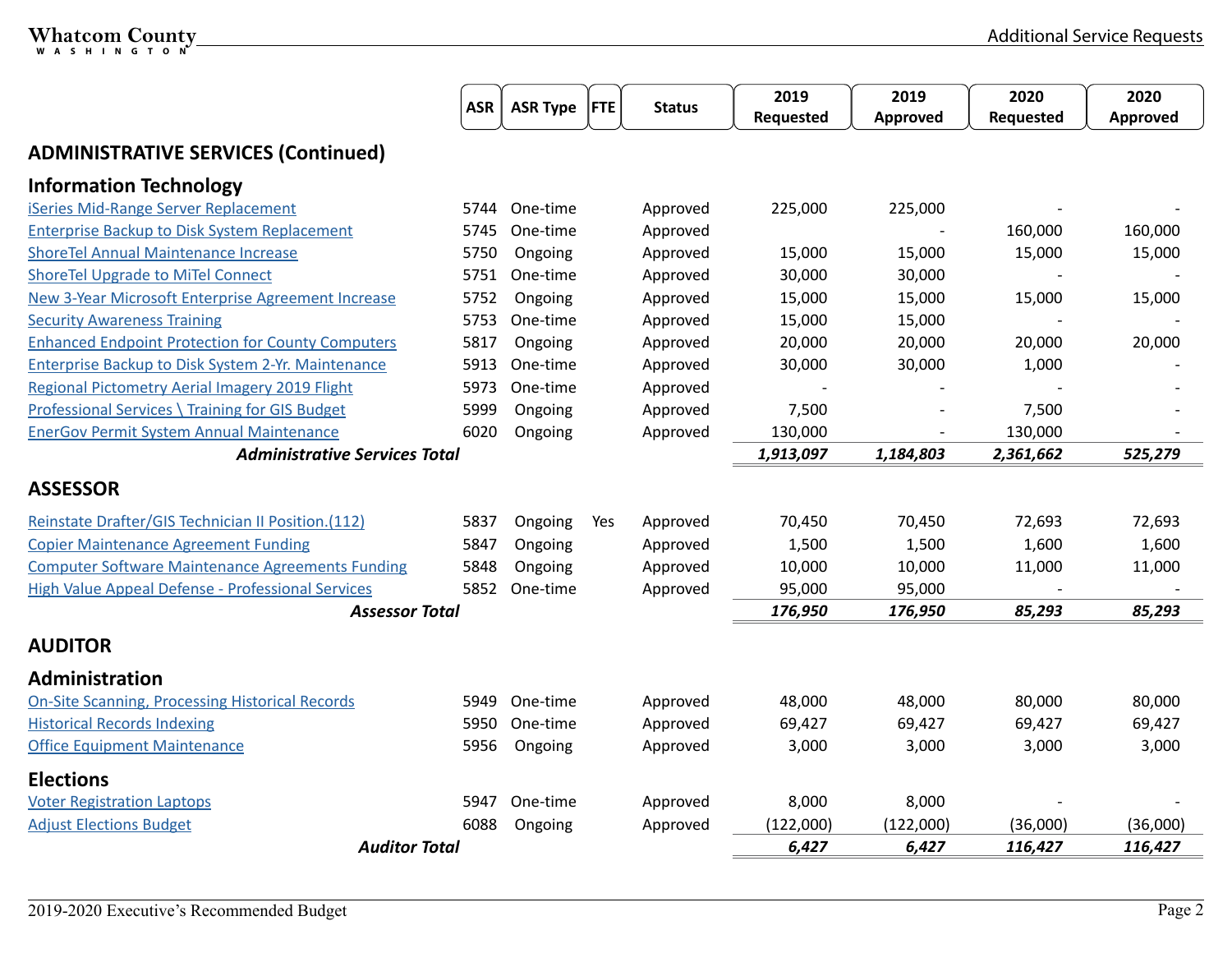<span id="page-3-0"></span>

|                                                          | <b>ASR</b> | <b>ASR Type</b> | <b>FTE</b> | <b>Status</b>      | 2019<br>Requested | 2019<br>Approved | 2020<br>Requested | 2020<br><b>Approved</b> |
|----------------------------------------------------------|------------|-----------------|------------|--------------------|-------------------|------------------|-------------------|-------------------------|
| <b>COUNCIL</b>                                           |            |                 |            |                    |                   |                  |                   |                         |
| <b>Criminal Justice and Public Safety Committee</b>      | 5845       | One-time        |            | Approved           | 80,000            | 80,000           |                   |                         |
| <b>Furnishings for the Council Chambers</b>              | 5880       | One-time        |            | Approved           | 6,000             | 6,000            |                   |                         |
| <b>Incarceration Prevention and Reduction Task Force</b> | 5882       | One-time        |            | Approved           | 50,000            | 50,000           | 50,000            | 50,000                  |
| <b>Council - Not Approved</b>                            |            |                 |            |                    |                   |                  |                   |                         |
| <b>Mid-North County Senior Services</b>                  | 5843       | Ongoing         |            | Not Approved       | 20,000            |                  | 20,000            |                         |
| <b>Community Wildfire Risk Reduction Program</b>         | 5846       | One-time        |            | Not Approved       | 50,000            |                  | 50,000            |                         |
| <b>Outdoor Storage Lockers</b>                           | 5849       | One-time        |            | Not Approved       | 20,000            |                  |                   |                         |
| Provide Homeless Youth with Identification               | 5854       | Ongoing         |            | <b>Other Funds</b> | 50,000            |                  | 50,000            |                         |
| <b>Live Stream Council Committee Meetings</b>            | 5884       | Ongoing         |            | Not Approved       | 40,000            |                  | 40,000            |                         |
| <b>Council Total</b>                                     |            |                 |            |                    | 316,000           | 136,000          | 210,000           | 50,000                  |
| <b>DISTRICT COURT</b>                                    |            |                 |            |                    |                   |                  |                   |                         |
| <b>District Court</b>                                    |            |                 |            |                    |                   |                  |                   |                         |
| <b>JAVS Software Maintenance</b>                         | 5819       | Ongoing         |            | Approved           | 5,150             |                  | 5,330             |                         |
| <b>Continuous Form Burster</b>                           | 5821       | One-time        |            | Approved           | 10,000            | 10,000           |                   |                         |
| Form folder and Inserter                                 | 5822       | One-time        |            | Approved           | 7,000             | 7,000            |                   |                         |
| <b>Office Chair Replacements</b>                         | 5824       | One-time        |            | Approved           | 6,000             | 6,000            |                   |                         |
| <b>District Court Probation</b>                          |            |                 |            |                    |                   |                  |                   |                         |
| <b>Probation Officer #1</b>                              | 5903       | Ongoing         | Yes        | Approved           | 84,640            | 84,640           | 87,223            | 87,223                  |
| Office equipment (see ASR 2019-5903)                     | 5906       | One-time        |            | Approved           | 2,250             | 2,250            |                   |                         |
| <b>Electronic Monitoring Equipment</b>                   | 5910       | One-time        |            | Approved           | 120,000           | 120,000          | 120,000           | 120,000                 |
| Copier Maintenance Fee Increase                          | 5911       | Ongoing         |            | Approved           | 900               | 900              | 900               | 900                     |
| <b>District Court Total</b>                              |            |                 |            |                    | 235,940           | 230,790          | 213,453           | 208,123                 |
| <b>EXECUTIVE</b>                                         |            |                 |            |                    |                   |                  |                   |                         |
| <b>Non-Departmental</b>                                  |            |                 |            |                    |                   |                  |                   |                         |
| <b>EMS Administration</b>                                | 5770       | Ongoing         |            | Approved           | 630,172           | 630,172          | 1,660,083         | 1,660,083               |
| 2019 Park & Trail Map                                    | 5919       | One-time        |            | Approved           | 11,500            | 11,500           |                   |                         |
| <b>Salary Commission Support</b>                         | 5920       | Ongoing         |            | Approved           | 7,500             | 7,500            |                   |                         |
| <b>Paramedic Training</b>                                | 6074       | One-time        |            | Approved           | 198,400           | 198,400          | 957,850           | 957,850                 |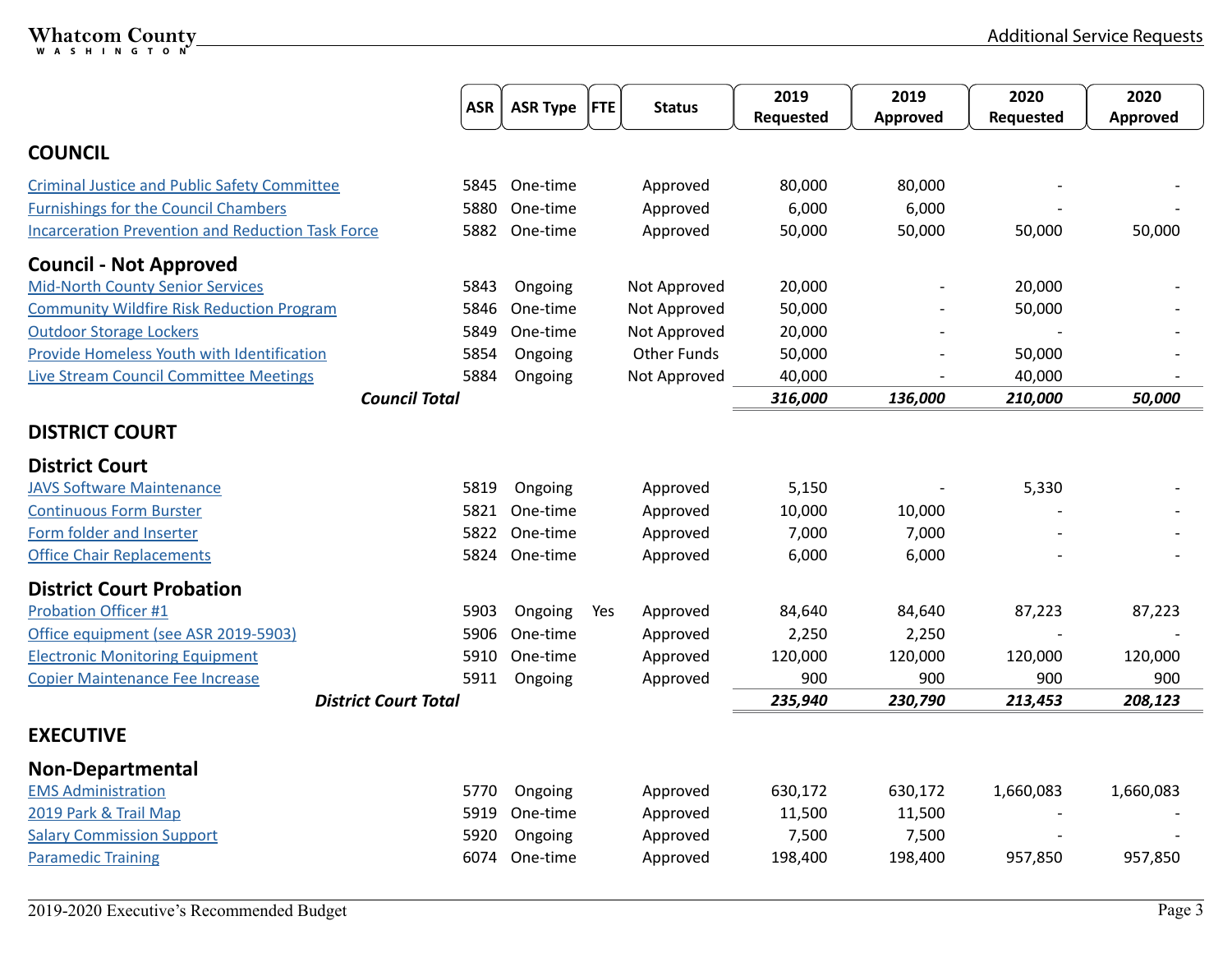<span id="page-4-0"></span>

|                                                       | <b>ASR</b> | <b>ASR Type</b> | <b>FTE</b> | <b>Status</b>      | 2019      | 2019            | 2020      | 2020      |
|-------------------------------------------------------|------------|-----------------|------------|--------------------|-----------|-----------------|-----------|-----------|
|                                                       |            |                 |            |                    | Requested | <b>Approved</b> | Requested | Approved  |
| <b>EXECUTIVE - Non-Departmental (Continued)</b>       |            |                 |            |                    |           |                 |           |           |
| Trf to fund JAVS maintenance                          | 6079       | One-time        |            | Approved           | 5,150     | 5,150           | 5,330     | 5,330     |
| <b>Companion to Public Safety Radio Network ASR</b>   | 6082       | One-time        |            | Approved           | 396,802   | 396,802         |           |           |
| <b>GF Transfer to fund GIS ASRs</b>                   | 6084       | Ongoing         |            | Approved           | 37,125    | 37,125          | 4,125     | 4,125     |
| Transfer to support DEM Clerk ASR                     | 6085       | Ongoing         |            | Approved           | 39,404    | 39,404          | 40,597    | 40,597    |
| <b>EDI funding of Radio Manager Position</b>          | 6090       | One-time        |            | Approved           | 63,842    | 63,842          | 65,758    | 65,758    |
| <b>GF Trf to fund Jail ASRs</b>                       | 6097       | One-time        |            | Approved           | 765,214   | 765,214         | 648,650   | 648,650   |
| <b>Additional GF trf to Emergency Management Fund</b> | 6100       | One-time        |            | Approved           | 50,000    | 50,000          | 50,000    | 50,000    |
| <b>Additional Trf to Elections Fund</b>               | 6101       | One-time        |            | Approved           |           |                 | 100,000   | 100,000   |
| Trf in support of Morgue project budget request       | 6103       | One-time        |            | Approved           | 2,000,000 | 2,000,000       |           |           |
| Transfer in support of Capital Projects               | 6104       | One-time        |            | Approved           | 1,000,000 | 1,000,000       | 1,000,000 | 1,000,000 |
| <b>Increase Parks Maintenance Trf to 25%</b>          | 6111       | Ongoing         |            | <b>Other Funds</b> | 109,500   | 109,500         | 112,000   | 112,000   |
| Transfer to Fund Silver Lake Project Budget (updated) | 6113       | One-time        |            | Approved           | 1,989,600 | 1,989,600       | 1,703,700 | 1,703,700 |
| <b>Executive Total</b>                                |            |                 |            |                    | 7,304,209 | 7,304,209       | 6,348,093 | 6,348,093 |
| <b>HEALTH</b>                                         |            |                 |            |                    |           |                 |           |           |
| <b>Administration</b>                                 |            |                 |            |                    |           |                 |           |           |
| <b>Improved Network Connectivity to State Street</b>  | 5990       | Ongoing         |            | Approved           | 12,000    | 12,000          | 12,000    | 12,000    |
| <b>Community Health</b>                               |            |                 |            |                    |           |                 |           |           |
| <b>Nutrition Services</b>                             | 5793       | Ongoing         | Yes        | Approved           | 91,071    | 91,071          | 91,071    | 91,071    |
| <b>Environmental Health</b>                           |            |                 |            |                    |           |                 |           |           |
| <b>Solid Waste Fund Staff</b>                         | 5797       | Ongoing         | Yes        | Approved           | 111,541   | 111,541         | 111,541   | 111,541   |
| Vehicle Purchase-Solid Waste FTE Companion ASR        | 5798       | One-time        |            | Approved           | 21,613    | 21,613          |           |           |
| <b>Human Services</b>                                 |            |                 |            |                    |           |                 |           |           |
| <b>Access I.D. Project</b>                            | 5789       | One-time        |            | Approved           | 18,000    | 18,000          | 18,000    | 18,000    |
| <b>CPWI Opiate State Targeted Response</b>            | 5790       | Ongoing         |            | Approved           | (6, 792)  | (6, 792)        | (6, 792)  | (6, 792)  |
| <b>DOH Dedicated Marijuana Regional Grant</b>         | 5792       | Ongoing         |            | Approved           | (46, 734) | (46, 734)       | (43, 325) | (43, 325) |
| <b>Northsound Substance Abuse Grant</b>               | 5794       | Ongoing         |            | Approved           |           |                 |           |           |
| Millage Fund - Mental Health Program Budget           | 6032       | Ongoing         |            | Approved           |           |                 |           |           |
| <b>Millage Fund- Developmental Disabilities</b>       | 6033       | Ongoing         |            | Approved           |           |                 |           |           |

<u> 1980 - Johann Barbara, martxa alemaniar amerikan basar da a</u>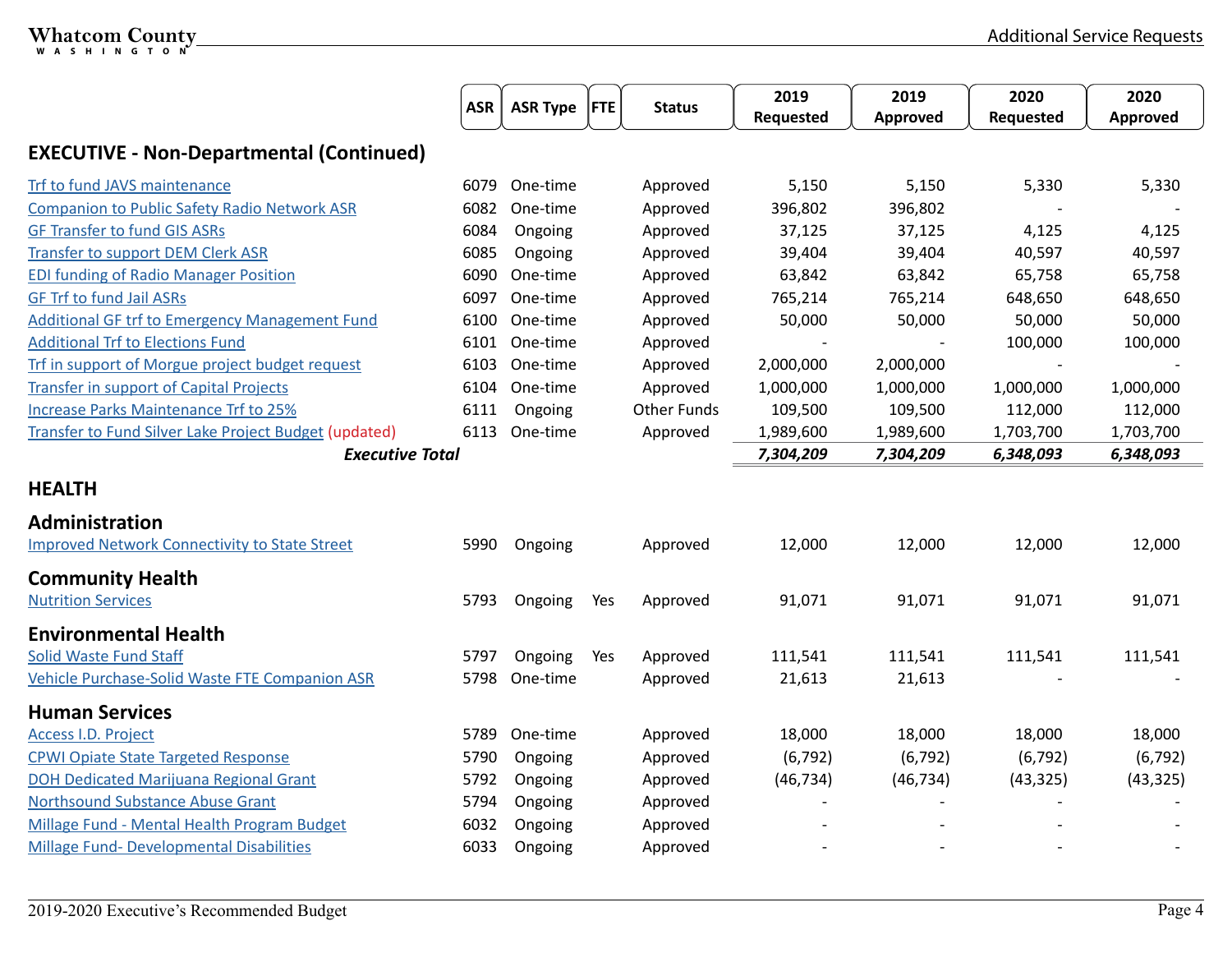<span id="page-5-0"></span>

|                                                               | <b>ASR</b> | <b>ASR Type</b> | <b>FTE</b> | <b>Status</b>      | 2019<br>Requested | 2019<br><b>Approved</b> | 2020<br>Requested | 2020<br><b>Approved</b> |
|---------------------------------------------------------------|------------|-----------------|------------|--------------------|-------------------|-------------------------|-------------------|-------------------------|
| <b>HEALTH (Continued)</b>                                     |            |                 |            |                    |                   |                         |                   |                         |
| <b>Health - Not Approved</b>                                  |            |                 |            |                    |                   |                         |                   |                         |
| <b>Expansion of Syringe Exchange</b>                          | 5796       | Ongoing         |            | <b>Other Funds</b> | 40,000            |                         | 40,000            |                         |
| Millage Fund - Mental Health Fund Balance                     | 6046       | One-time        |            | Not Approved       | 505,741           |                         |                   |                         |
| Millage - Developmental Disabilities Fund Balance             | 6048       | One-time        |            | Not Approved       | 1,171,370         |                         |                   |                         |
| Millage - Fund Balance                                        | 6049       | One-time        |            | Not Approved       | (1,677,111)       |                         |                   |                         |
| Vehicle - Health Department shared vehicle                    | 6050       | One-time        |            | Not Approved       | 32,000            |                         |                   |                         |
| <b>Health Department Shared Vehicle monthly costs</b>         | 6051       | Ongoing         |            | Not Approved       | 2,450             |                         | 2,450             |                         |
| <b>Health Total</b>                                           |            |                 |            |                    | 275,149           | 200,699                 | 224,945           | 182,495                 |
| <b>PARKS</b>                                                  |            |                 |            |                    |                   |                         |                   |                         |
| <b>Maintenance &amp; Operations</b>                           |            |                 |            |                    |                   |                         |                   |                         |
| <b>Park Attendants</b>                                        | 5741       | Ongoing         | Yes        | Approved           | 215,677           | (48, 024)               | 221,860           | 15,073                  |
| <b>EWRRC Operating Costs</b>                                  | 5757       | Ongoing         |            | Approved           | 20,000            | 10,000                  | 20,000            | 10,000                  |
| <b>Extra Help Rate Increase - Parks</b>                       | 5762       | Ongoing         |            | Approved           | 27,720            | 27,720                  | 43,848            | 43,848                  |
| Utilities & Waste Removal Cost Increase                       | 5834       | Ongoing         |            | Approved           | 37,800            | 37,800                  | 37,800            | 37,800                  |
| Software                                                      | 5937       | Ongoing         |            | Approved           | 8,100             | 6,100                   | 8,100             | 6,100                   |
| Increased ER&R Rates for 2019 Equipment Upgrades              | 5968       | Ongoing         |            | Approved           | 9,960             | 7,560                   | 9,960             | 7,560                   |
| 2019 Parks Fleet Additions                                    | 5971       | One-time        |            | Approved           | 144,000           | 42,000                  |                   | 22,600                  |
| <b>Increased ER&amp;R &amp; Fuel for 2019 Fleet Additions</b> | 5972       | Ongoing         |            | Approved           | 26,220            | 7,560                   | 26,220            | 15,000                  |
| 2019-2020 Boat ER&R Funds Reallocation                        | 5975       | Ongoing         |            | Approved           |                   |                         |                   |                         |
| Lake Whatcom Lookout Mtn Forest Management Plan               | 5986       | One-time        |            | Approved           |                   |                         | 30,000            | 30,000                  |
| <b>Plantation Range Facility Maintenance Equipment</b>        | 5988       | One-time        |            | Approved           | 10,000            | 10,000                  |                   |                         |
| <b>Increase in Revenue and Expenditure Authority</b>          | 5991       | Ongoing         |            | Approved           |                   |                         |                   |                         |
| Sanitation cost maintenance                                   | 5994       | One-time        |            | Approved           | 7,000             | 7,000                   | 7,000             | 7,000                   |
| <b>Operations Manager Reclassification</b>                    | 6073       | Ongoing         |            | Approved           | 9,547             | 9,547                   | 9,720             | 9,720                   |
| <b>Parks Capital</b>                                          |            |                 |            |                    |                   |                         |                   |                         |
| 2019-2020 Parks Site Furnishings Replacement                  | 5977       | One-time        |            | Approved           | 25,000            | 25,000                  | 25,000            | 25,000                  |
| <b>Gerdrum Home Roof and Sealing</b>                          | 6052       | One-time        |            | Approved           | 50,200            | 50,200                  |                   |                         |
| <b>Hovander Park/Tennant Paintworks</b>                       | 6053       | One-time        |            | Approved           | 75,500            | 75,500                  |                   |                         |
| Semiahmoo Siding and Paint.                                   | 6054       | One-time        |            | Approved           |                   |                         | 57,200            | 57,200                  |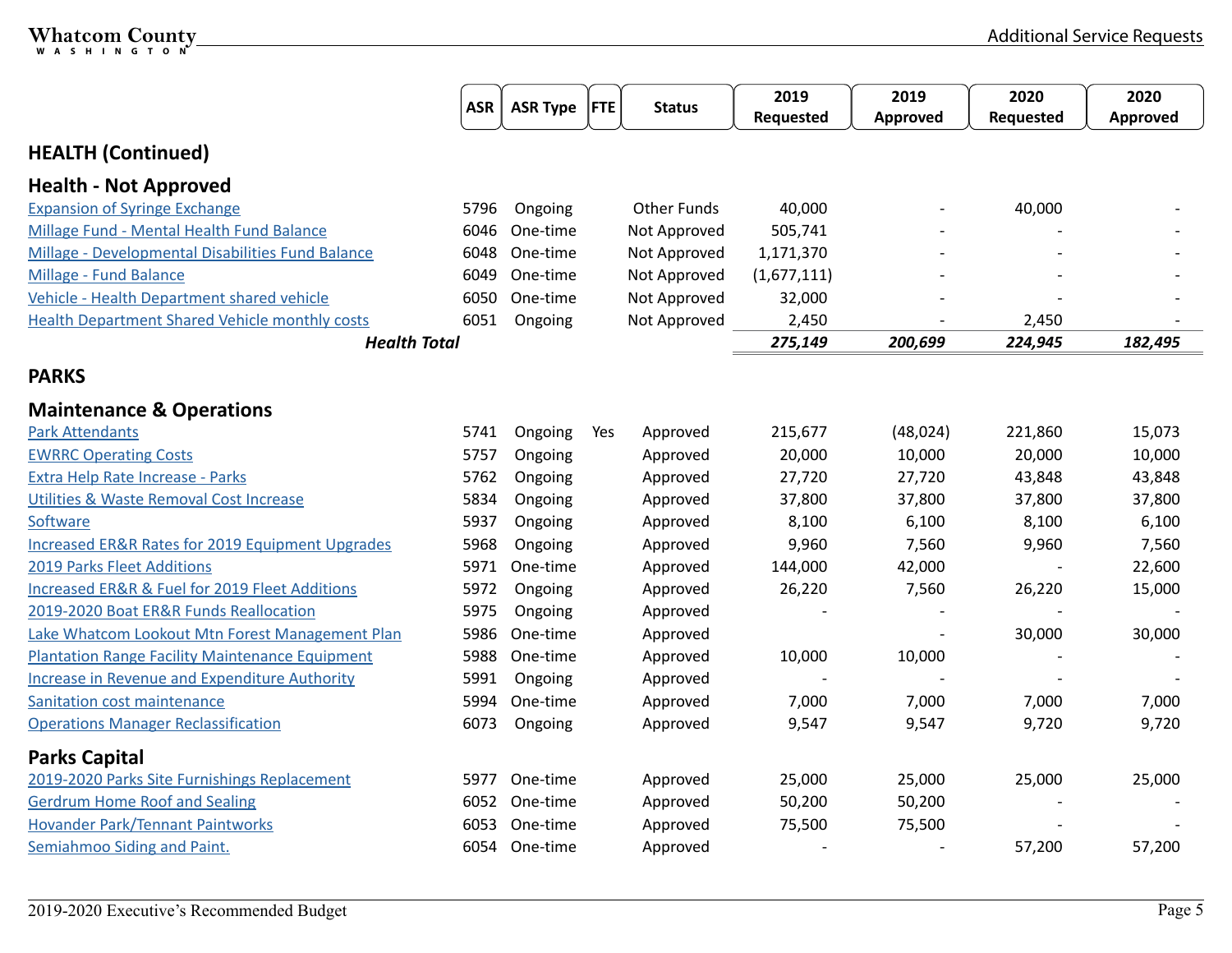<span id="page-6-0"></span>

|                                                           | <b>ASR</b> | <b>ASR Type</b> | <b>FTE</b> | <b>Status</b>      | 2019<br>Requested | 2019<br>Approved | 2020<br>Requested | 2020<br>Approved |
|-----------------------------------------------------------|------------|-----------------|------------|--------------------|-------------------|------------------|-------------------|------------------|
|                                                           |            |                 |            |                    |                   |                  |                   |                  |
| <b>PARKS - Parks Capital (Continued)</b>                  |            |                 |            |                    |                   |                  |                   |                  |
| <b>Silver Lake Buildings Demolition</b>                   | 6055       | One-time        |            | Approved           | 50,500            | 50,500           |                   |                  |
| Silver Lake Park Improvements (updated)                   | 6112       | One-time        |            | Approved           |                   |                  |                   |                  |
| <b>Senior Services</b>                                    |            |                 |            |                    |                   |                  |                   |                  |
| <b>Senior Services Contract Adjustment</b>                | 5739       | Ongoing         |            | Approved           | 7,286             | 7,286            | 7,286             | 7,286            |
| <b>Bellingham and Welcome Senior Center Maintenance</b>   | 5989       | One-time        |            | Approved           | 9,950             | 9,950            | 15,000            | 15,000           |
| <b>Parks - Not Approved</b>                               |            |                 |            |                    |                   |                  |                   |                  |
| 2019 Equipment Upgrades                                   | 5966       | One-time        |            | <b>Other Funds</b> | 72,000            |                  |                   |                  |
| <b>Birch Bay Beach Park Fence Replacement</b>             | 5967       | One-time        |            | <b>Other Funds</b> | 22,535            |                  |                   |                  |
| <b>Plantation Covered Storage</b>                         | 5982       | One-time        |            | Not Approved       | 7,000             |                  |                   |                  |
| <b>Fuel Interfund Cost Maintenance</b>                    | 5997       | One-time        |            | Not Approved       | 3,120             |                  | 3,120             |                  |
| <b>Lock Replacement</b>                                   | 6014       | One-time        |            | Not Approved       | 60,000            |                  |                   |                  |
| <b>Parks Total</b>                                        |            |                 |            |                    | 899,115           | 335,699          | 522,114           | 309,187          |
| <b>PLANNING &amp; DEVELOPMENT SERVICES</b>                |            |                 |            |                    |                   |                  |                   |                  |
| <b>Building Services</b>                                  |            |                 |            |                    |                   |                  |                   |                  |
| <b>Building Services Code Books</b>                       |            | 5922 One-time   |            | Approved           |                   |                  | 5,200             | 5,200            |
| <b>Fire Inspector Position</b>                            | 5933       | Ongoing         | Yes        | Approved           | 94,432            | 94,432           | 96,897            | 96,897           |
| <b>Start Up Costs for Fire Inspector Position</b>         | 5936       | One-time        |            | Approved           | 78,832            | 23,832           | 7,400             | 7,400            |
| <b>Environmental Permitting</b>                           |            |                 |            |                    |                   |                  |                   |                  |
| <b>Natural Resources Summer Temporary</b>                 | 5928       | One-time        |            | Approved           | 16,434            | 10,956           | 16,434            | 10,956           |
| <b>Planning</b>                                           |            |                 |            |                    |                   |                  |                   |                  |
| <b>Consultant for Shoreline Management Program Update</b> | 5923       | One-time        |            | Approved           | 175,000           | 100,000          |                   |                  |
| <b>Planning &amp; Development Services Total</b>          |            |                 |            |                    | 364,698           | 229,220          | 125,931           | 120,453          |
| PROSECUTING ATTORNEY                                      |            |                 |            |                    |                   |                  |                   |                  |
| Administration                                            |            |                 |            |                    |                   |                  |                   |                  |
| Operational/Change in Administration                      | 5853       | Ongoing         |            | Approved           | 25,480            | 13,425           | 26,680            | 14,625           |
| <b>Legal Assistant I Position</b>                         | 5857       | Ongoing         | Yes        | Approved           | 14,260            | 14,260           | 16,187            | 16,187           |
| <b>Premium Pay Search Warrant Duty</b>                    | 5861       | Ongoing         |            | Approved           | 25,097            | 25,097           | 25,133            | 25,133           |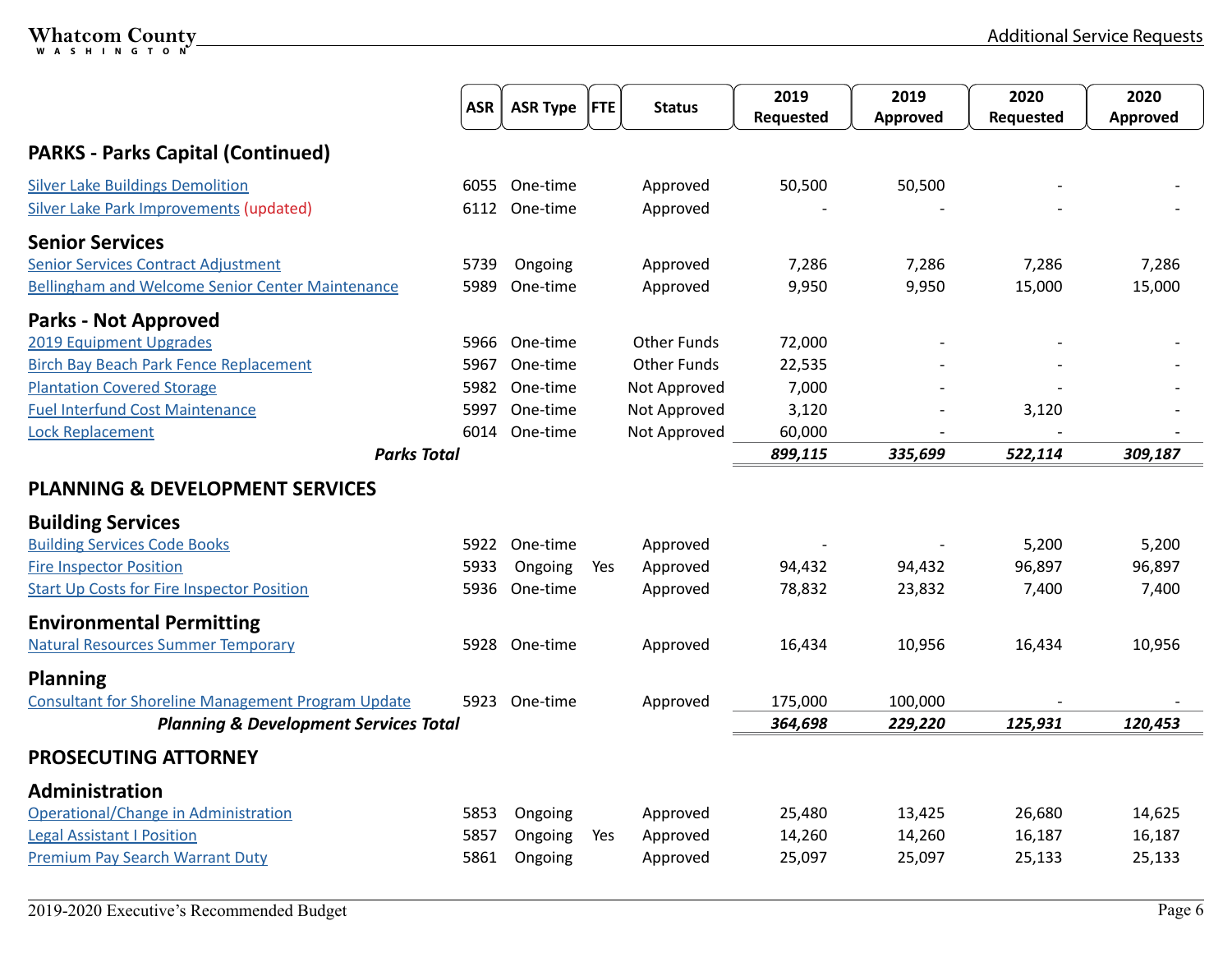<span id="page-7-0"></span>

|                                                       | <b>ASR</b> | <b>ASR Type</b> | <b>FTE</b> | <b>Status</b>      | 2019<br>Requested | 2019<br>Approved | 2020<br>Requested | 2020<br>Approved |
|-------------------------------------------------------|------------|-----------------|------------|--------------------|-------------------|------------------|-------------------|------------------|
| <b>PROSECUTING ATTORNEY (Continued)</b>               |            |                 |            |                    |                   |                  |                   |                  |
| <b>Drug Fund</b>                                      |            |                 |            |                    |                   |                  |                   |                  |
| <b>Purchase of SecurePass Scanner for Work Center</b> | 5873       | One-time        |            | Approved           | 250,000           | 250,000          |                   |                  |
| <b>Mail Screening Machine</b>                         | 5894       | One-time        |            | Approved           | 169,625           |                  |                   | 169,625          |
| <b>Law Library</b>                                    |            |                 |            |                    |                   |                  |                   |                  |
| <b>Westlaw Subscription</b>                           | 5931       | Ongoing         |            | Approved           | 18,000            |                  | 18,000            |                  |
| <b>Victim Witness</b>                                 |            |                 |            |                    |                   |                  |                   |                  |
| <b>Victim Witness Funding &amp; Grant Closure</b>     | 5924       | One-time Yes    |            | Approved           | 77,071            | (16, 679)        | 79,452            | (12,898)         |
| <b>Prosecuting Attorney Total</b>                     |            |                 |            |                    | 579,533           | 286,103          | 165,452           | 212,672          |
| <b>PUBLIC DEFENDER</b>                                |            |                 |            |                    |                   |                  |                   |                  |
| Clerk IV                                              | 5754       | Ongoing         | Yes        | Approved           | 60,620            | 60,620           | 62,544            | 62,544           |
| <b>Attorney On-Call Compensation</b>                  | 5769       | Ongoing         |            | Approved           | 25,097            | 25,097           | 25,133            | 25,133           |
| <b>NCDC Training</b>                                  | 5808       | One-time        |            | Approved           | 3,775             | 3,775            | 3,775             | 3,775            |
| <b>Public Defender - Not Approved</b>                 |            |                 |            |                    |                   |                  |                   |                  |
| <b>Public Defender Case Management System</b>         | 5760       | One-time        |            | <b>Other Funds</b> | 342,000           |                  |                   |                  |
| <b>On-going costs for Case Management System</b>      | 6011       | Ongoing         |            | <b>Other Funds</b> | 76,000            |                  | 76,000            |                  |
| <b>Public Defender Total</b>                          |            |                 |            |                    | 507,492           | 89,492           | 167,452           | 91,452           |
| <b>PUBLIC WORKS</b>                                   |            |                 |            |                    |                   |                  |                   |                  |
| Administration                                        |            |                 |            |                    |                   |                  |                   |                  |
| <b>Reclass of Admin Personnel</b>                     | 6056       | Ongoing         |            | Approved           | 11,489            | 11,489           | 11,420            | 11,420           |
| 2019 Ferry ASR's                                      | 6083       | Ongoing         |            | Approved           | 25,108            | 25,108           | 25,298            | 25,298           |
| <b>Trfs to support GIS ASRs</b>                       | 6091       | Ongoing         |            | Approved           | 18,225            | 18,225           | 2,025             | 2,025            |
| <b>Construction</b>                                   |            |                 |            |                    |                   |                  |                   |                  |
| New Vactor Truck & Equip. Storage Building NPDES      | 6068       | One-time        |            | Approved           |                   |                  |                   |                  |
| <b>Equipment Services</b>                             |            |                 |            |                    |                   |                  |                   |                  |
| <b>Mobile Column Lifts</b>                            | 5772       | One-time        |            | Approved           | 49,000            | 49,000           |                   |                  |
| LED Lighting Upgrades for interior of main bldg.      |            | 5773 One-time   |            | Approved           | 35,000            | 35,000           |                   |                  |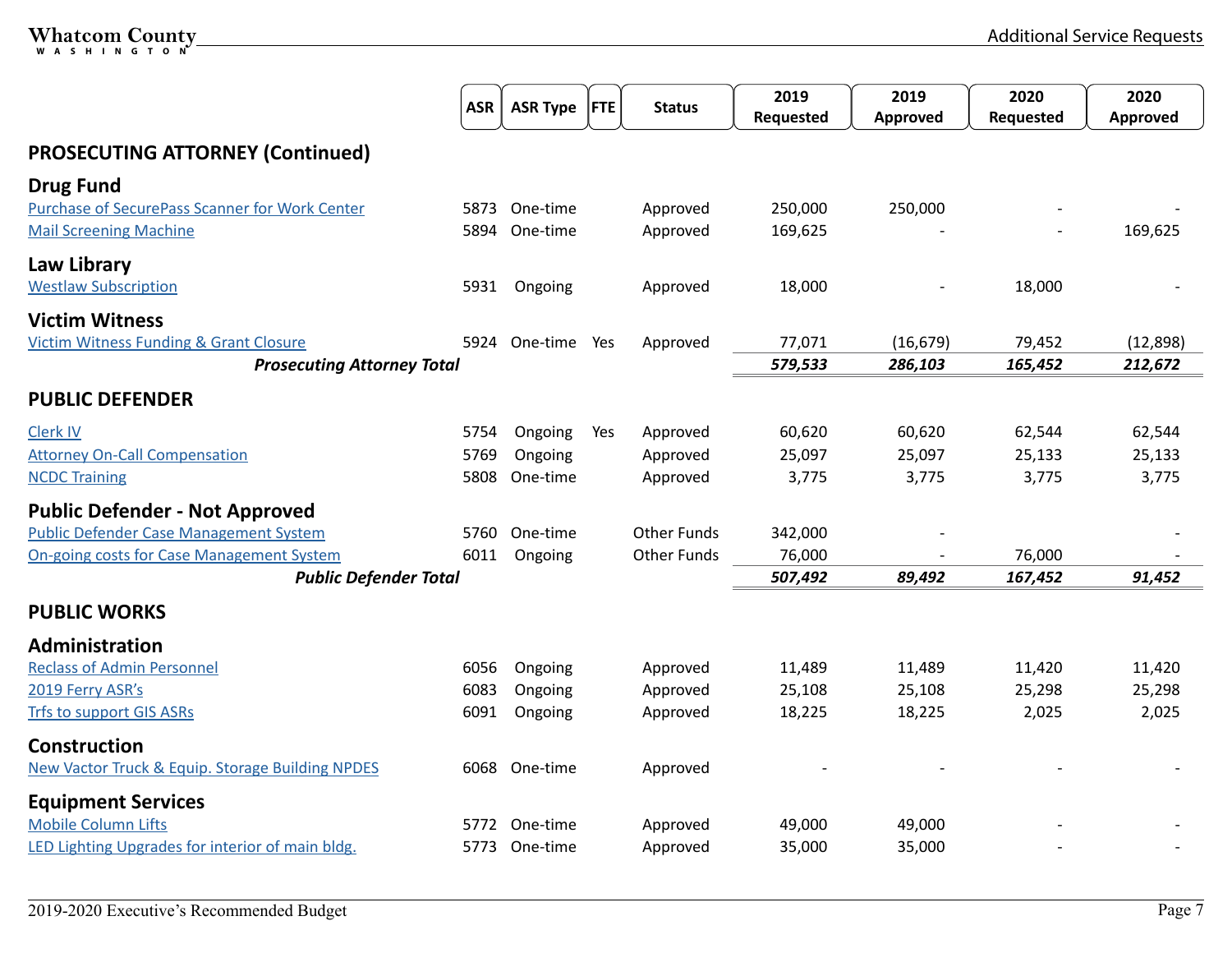|                                                       | <b>ASR</b> | ASR Type  FTE |     | <b>Status</b> | 2019<br>Requested | 2019<br>Approved | 2020<br>Requested | 2020<br>Approved |
|-------------------------------------------------------|------------|---------------|-----|---------------|-------------------|------------------|-------------------|------------------|
| <b>PUBLIC WORKS - Equipment Services (Continued)</b>  |            |               |     |               |                   |                  |                   |                  |
| <b>New Air Conditioning Servicing Machine</b>         | 5774       | One-time      |     | Approved      | 8,000             | 8,000            |                   |                  |
| <b>CNC Plasma Metal Cutting Machine</b>               | 5775       | One-time      |     | Approved      | 20,000            | 20,000           |                   |                  |
| <b>Sheriff's Underfunded Equity Balance</b>           | 5776       | One-time      |     | Approved      | (115,000)         | (115,000)        | (115,000)         | (115,000)        |
| Upgrade two loaders with payload scales               |            | 5801 One-time |     | Approved      | 35,000            | 35,000           |                   |                  |
| Replace failing sewer line section in Central Shop    | 6069       | One-time      |     | Approved      | 33,000            | 33,000           |                   |                  |
| Replace existing outdoor security cameras at CS       | 6070       | One-time      |     | Approved      | 60,000            | 60,000           |                   |                  |
| Parks Fleet Additions ASR# 5971                       |            | 6102 One-time |     | Approved      |                   |                  | 19,400            | 19,400           |
| Corrections Van Upgrades ASRS #5885 & #5887           | 6105       | One-time      |     | Approved      |                   |                  |                   |                  |
| Sheriff Dept Fleet Additions ASR's #5958, #5957       | 6106       | One-time      |     | Approved      |                   |                  |                   |                  |
| <b>Health Solid Waste Vehicle ASR # 5798</b>          | 6108       | One-time      |     | Approved      | 30,000            | 30,000           |                   |                  |
| AS Fac / Public Works Bucket Truck ASR #5869          | 6109       | One-time      |     | Approved      |                   |                  |                   |                  |
| Sheriff Radio System Manager Vehicle ASR #6024        | 6110       | One-time      |     | Approved      |                   |                  |                   |                  |
| <b>Ferry</b>                                          |            |               |     |               |                   |                  |                   |                  |
| Ferry administrative expenses                         | 5782       | Ongoing       |     | Approved      | 7,425             | 7,425            | 7,425             | 7,425            |
| <b>Establishing a 3rd Regular Relief ferry worker</b> | 6062       | Ongoing       | Yes | Approved      | 17,320            | 17,320           | 17,553            | 17,553           |
| <b>Ferry Extra Help for Peak Times</b>                | 6067       | Ongoing       |     | Approved      | 5,937             | 5,937            | 5,937             | 5,937            |
| <b>Flood</b>                                          |            |               |     |               |                   |                  |                   |                  |
| Trf fm Flood in support of GIS ASRs                   | 6092       | Ongoing       |     | Approved      | 12,150            | 12,150           | 1,350             |                  |
| <b>Maintenance &amp; Operations</b>                   |            |               |     |               |                   |                  |                   |                  |
| Vactor / road sweeping waste disposal increase        | 5758       | Ongoing       |     | Approved      | 300,000           | 300,000          | 300,000           | 300,000          |
| <b>New Vactor Storage Building</b>                    | 6071       | One-time      |     | Approved      | 440,000           | 440,000          |                   |                  |
| Lighting Upgrade Companion to ASR2019-5773            | 6086       | One-time      |     | Approved      | 5,000             | 5,000            |                   |                  |
| 1/2 Bucket Truck                                      | 6093       | One-time      |     | Approved      | 57,500            | 57,500           |                   |                  |
| Replace failing sewer line - M&O portion              | 6095       | One-time      |     | Approved      | 33,000            | 33,000           |                   |                  |
| Replace outdoor security cameras at CS - M&O          |            | 6096 One-time |     | Approved      | 60,000            | 60,000           |                   |                  |
| <b>Natural Resources</b>                              |            |               |     |               |                   |                  |                   |                  |
| <b>WSU Extension Natural Resources O &amp; E 2019</b> | 5726       | One-time      |     | Approved      | 25,000            | 25,000           | 25,000            |                  |
| <b>WRIA 1 LIO Support 2019</b>                        | 5736       | Ongoing       |     | Approved      |                   | (7,050)          |                   |                  |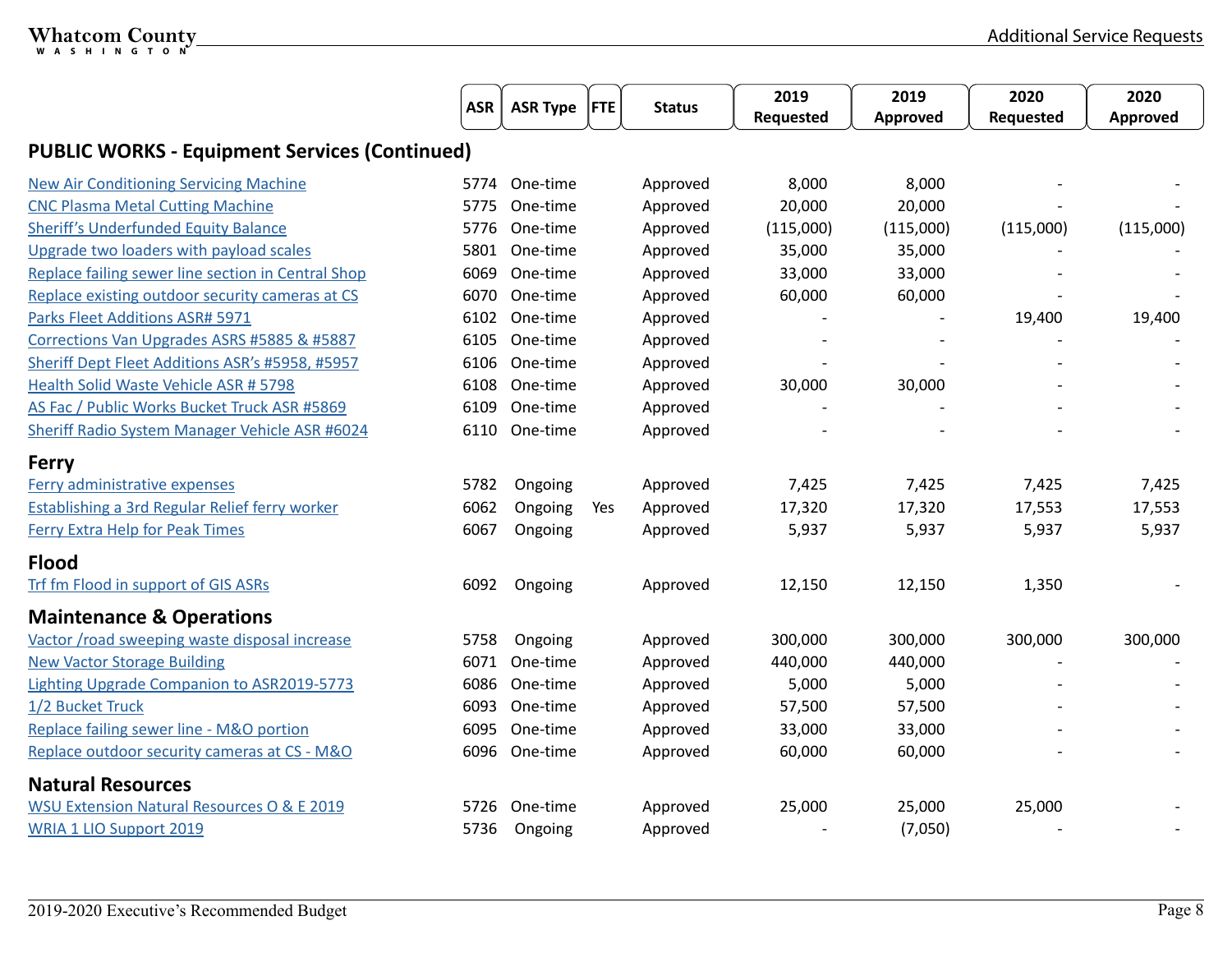<span id="page-9-0"></span>

|                                                                                  | <b>ASR</b>                | <b>ASR Type</b> | <b>FTE</b> | <b>Status</b>      | 2019<br>Requested | 2019<br>Approved | 2020<br>Requested | 2020<br>Approved |
|----------------------------------------------------------------------------------|---------------------------|-----------------|------------|--------------------|-------------------|------------------|-------------------|------------------|
| <b>PUBLIC WORKS (Continued)</b>                                                  |                           |                 |            |                    |                   |                  |                   |                  |
| <b>Road Engineering</b><br><b>Professional Services - ADA Transition Plan</b>    |                           | 5715 One-time   |            | Approved           | 150,000           | 150,000          |                   |                  |
| <b>Public Works - Not Approved</b><br><b>Cell Phone Booster for Central Shop</b> |                           | 5771 One-time   |            | <b>Other Funds</b> | 25,000            |                  |                   |                  |
|                                                                                  | <b>Public Works Total</b> |                 |            |                    | 1,348,154         | 1,316,104        | 300,218           | 293,168          |
| <b>SHERIFF</b>                                                                   |                           |                 |            |                    |                   |                  |                   |                  |
| Administration                                                                   |                           |                 |            |                    |                   |                  |                   |                  |
| 1 FTE Patrol Lieutenant 2019                                                     | 5731                      | Ongoing         | Yes        | Approved           | 168,921           | 168,921          | 174,432           | 174,432          |
| <b>Body Worn Cameras (BWC)</b>                                                   | 5735                      | Ongoing         |            | Approved           | 252,613           |                  | 155,745           | 128,285          |
| Spillman Software 2nd Maintenance Installment                                    | 5756                      | One-time        |            | Approved           | 178,143           | 178,143          |                   |                  |
| <b>High Gear Suit Replacement</b>                                                | 5935                      | One-time        |            | Approved           | 11,000            | 3,500            |                   |                  |
| 1 FTE Patrol Lieutenant 2019 One Time Costs                                      | 5958                      | One-time        |            | Approved           | 68,100            | 68,100           |                   |                  |
| <b>Ammunition - Duty and Training</b>                                            | 5993                      | Ongoing         |            | Approved           | 21,000            | 21,000           | 5,000             | 5,000            |
| <b>Outside Shredding Services</b>                                                | 6029                      | Ongoing         |            | Approved           | 3,000             | 3,000            | 3,000             | 3,000            |
| <b>Account Clerk IV Reclassification</b>                                         | 6065                      | Ongoing         |            | Approved           | 3,403             | 3,403            | 3,408             | 3,408            |
| <b>Bureau of Corrections</b>                                                     |                           |                 |            |                    |                   |                  |                   |                  |
| 1 Corrections Deputy 2019                                                        | 5812                      | Ongoing         | Yes        | Approved           | 92,284            | 92,284           | 94,971            | 94,971           |
| 1 time hiring costs for 1 Corrections Deputy                                     | 5813                      | One-time        |            | Approved           | 8,513             | 8,513            |                   |                  |
| Yakima Jail Beds                                                                 | 5851                      | One-time        |            | Approved           | 100,000           | 100,000          | 100,000           | 100,000          |
| <b>Lab Costs</b>                                                                 | 5874                      | Ongoing         |            | Approved           | 59,000            | 58,000           | 59,000            | 59,000           |
| <b>Corrections Transport Van Upgrade</b>                                         | 5885                      | One-time        |            | Approved           | 45,000            | 45,000           |                   |                  |
| <b>Corrections Transport Van Upgrade Ongoing Costs</b>                           | 5886                      | Ongoing         |            | Approved           | 7,680             | 7,680            | 7,680             | 7,680            |
| <b>Work Crew Van Replacement</b>                                                 | 5887                      | One-time        |            | Approved           | 45,000            |                  | 45,000            | 45,000           |
| <b>Ongoing Costs for Sheriff's Office Work Crew Vans</b>                         | 5888                      | Ongoing         |            | Approved           | 5,160             |                  | 10,320            | 5,160            |
| Overtime                                                                         | 5892                      | Ongoing         |            | Approved           | 120,660           | 50,000           | 120,830           | 50,000           |
| <b>Medication Increase, General</b>                                              | 5909                      | Ongoing         |            | Approved           | 20,000            | 20,000           | 20,000            | 20,000           |
| <b>Medication increase Psy meds</b>                                              | 5912                      | Ongoing         |            | Approved           |                   |                  |                   |                  |
| <b>NWRC Contract Increase</b>                                                    | 5918                      | Ongoing         |            | Approved           | 131,000           | 131,000          | 170,361           | 170,361          |
| <b>Mail Screening Machine Ongoing Costs</b>                                      | 5938                      | Ongoing         |            | Approved           |                   |                  | 10,598            | 10,598           |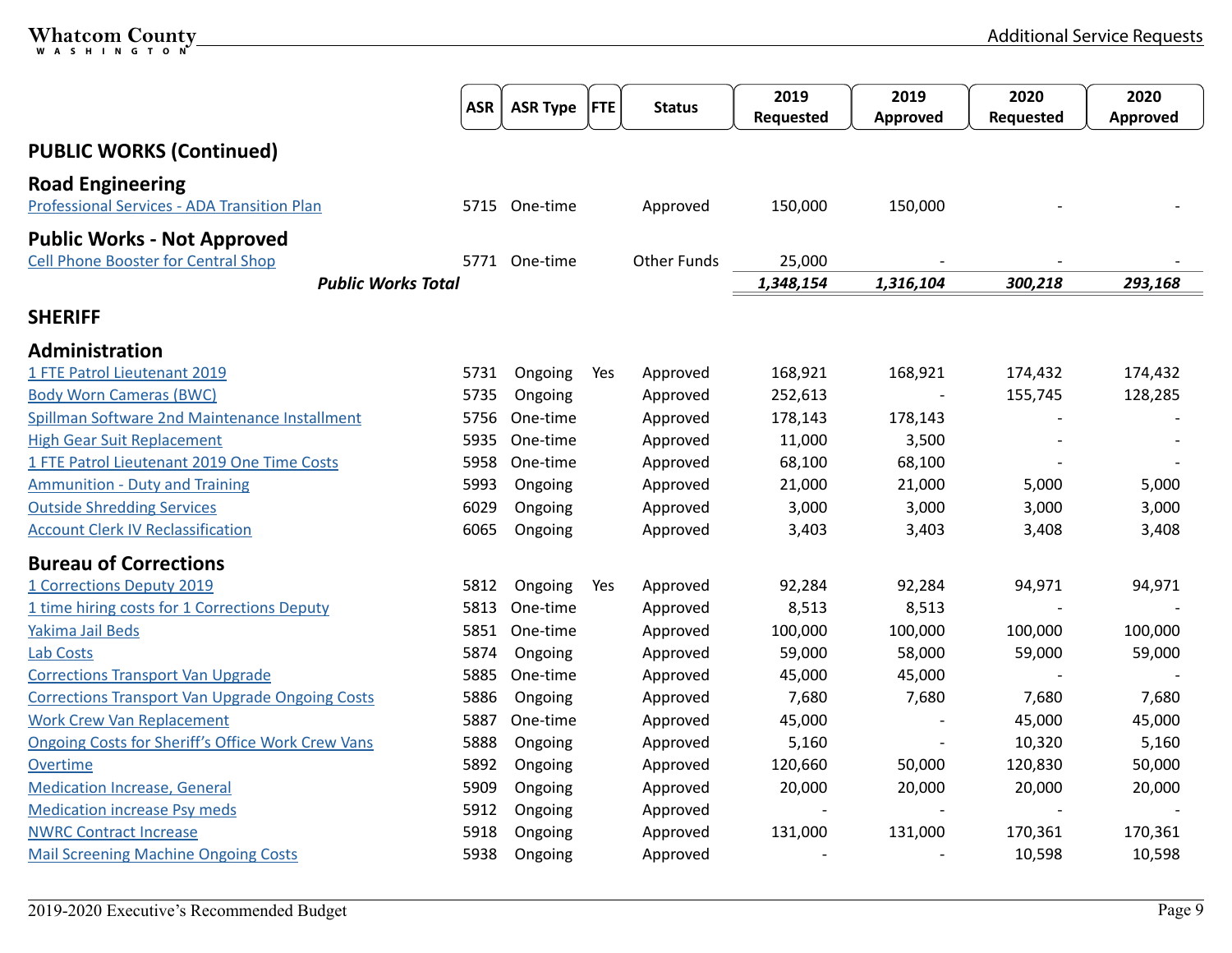|                                                               | <b>ASR</b> | <b>ASR Type</b> | <b>FTE</b> | <b>Status</b> | 2019       | 2019       | 2020       | 2020            |
|---------------------------------------------------------------|------------|-----------------|------------|---------------|------------|------------|------------|-----------------|
|                                                               |            |                 |            |               | Requested  | Approved   | Requested  | <b>Approved</b> |
| <b>SHERIFF - Bureau of Corrections (Continued)</b>            |            |                 |            |               |            |            |            |                 |
| <b>Electronic Health Records</b>                              | 5946       | Ongoing         |            | Approved      | 80,000     | 80,000     | 80,000     | 80,000          |
| <b>Electronic Health Records 1 X</b>                          | 5952       | One-time        |            | Approved      | 55,000     | 55,000     |            |                 |
| Spillman RMS 2nd maintenance installment                      | 6080       | One-time        |            | Approved      | 111,857    | 111,857    |            |                 |
| ER & R Sprinter van increase                                  | 6087       | Ongoing         |            | Approved      | 13,920     | 5,880      | 13,920     | 5,880           |
| <b>Receipt of additional GF trf for ASRs</b>                  | 6098       | One-time        |            | Approved      | (765, 214) | (765, 214) | (648, 650) | (648, 650)      |
| <b>Bureau of Law Enforcement &amp; Investigations</b>         |            |                 |            |               |            |            |            |                 |
| 1 FTE Crisis Intervention Deputy 2019                         | 5734       | Ongoing         | Yes        | Approved      | 249,368    | 124,684    | 259,060    | 129,530         |
| <b>Investigations Overtime Increase</b>                       | 5747       | Ongoing         |            | Approved      | 29,013     | 50,000     | 29,013     | 50,000          |
| <b>Polygraph Operator Training</b>                            | 5748       | One-time        |            | Approved      | 8,600      | 8,600      |            |                 |
| 1FTE Crisis Intervention Deputy 2019 One Time                 | 5957       | One-time        |            | Approved      | 136,200    | 68,100     |            |                 |
| <b>Transcription Services Increase</b>                        | 5961       | Ongoing         |            | Approved      | 10,000     | 10,000     | 10,000     | 10,000          |
| <b>Agency 360 Cloud Based Solution (FTO)</b>                  | 6001       | Ongoing         |            | Approved      | 5,000      | 5,000      | 3,000      | 3,000           |
| <b>Meridian Substation Prox Lock Fiber Rent</b>               | 6017       | Ongoing         |            | Approved      | 5,000      | 5,000      | 5,000      | 5,000           |
| Patrol FTE Supplemental Budget ID2418 Ongoing Cost            | 6030       | Ongoing         |            | Approved      | 4,754      | 4,754      |            | 4,754           |
| <b>On-Line Crime Reporting System</b>                         | 6034       | Ongoing         |            | Approved      | 18,000     | 18,000     | 18,000     | 18,000          |
| <b>Firearms Replacement - Handguns</b>                        | 6038       | One-time        |            | Approved      | 4,000      | 4,000      | 4,000      | 4,000           |
| <b>Firearms Replacement - Shotguns</b>                        | 6039       | One-time        |            | Approved      | 2,000      |            | 2,000      | 4,000           |
| <b>Replacement - Preliminary Breath Test Equipment</b>        | 6041       | One-time        |            | Approved      | 8,200      | 8,200      |            |                 |
| <b>Special Response Unit Training &amp; Operational Needs</b> | 6042       | Ongoing         |            | Approved      | 20,850     | 10,000     | 20,850     | 10,000          |
| Possible Loss of Drug Task Force JAG Funds                    | 6064       | Ongoing         |            | Approved      | 99,528     | 99,528     | 99,528     | 99,528          |
| <b>Trf for Sheriff's Underfunded Vehicle Equity</b>           | 6089       | One-time        |            | Approved      | 115,000    | 115,000    | 115,000    | 115,000         |
| <b>Bureau of Support Services</b>                             |            |                 |            |               |            |            |            |                 |
| <b>Records Office Chair Replacement</b>                       | 5737       | One-time        |            | Approved      | 7,500      | 7,500      |            |                 |
| Records-FileOnQ Evidence Upgrade                              | 5969       | One-time        |            | Approved      | 5,000      | 5,000      |            |                 |
| <b>Records-Reclassification of Clerk III Positions</b>        | 5996       | Ongoing         |            | Approved      | 8,117      | 8,117      | 8,633      | 8,633           |
| Records Clerk IV - Body Worn Camera Support Staff             | 6016       | Ongoing         | Yes        | Approved      | 60,581     |            | 62,449     | 60,581          |
| <b>Whatcom County Radio System Manager Ongoing</b>            | 6023       | Ongoing         | Yes        | Approved      | 127,683    | 63,841     | 131,515    | 65,757          |
| <b>Whatcom County Radio System Manager One Time Costs</b>     | 6024       | One-time        |            | Approved      | 77,600     | 77,600     |            |                 |
| <b>Whatcom County Integrated Public Safety Network</b>        | 6028       | One-time        |            | Approved      | 396,802    |            |            |                 |
| Portable Radio Preventative Maintenance                       | 6040       | Ongoing         |            | Approved      | 6,650      | 6,650      | 3,500      | 3,500           |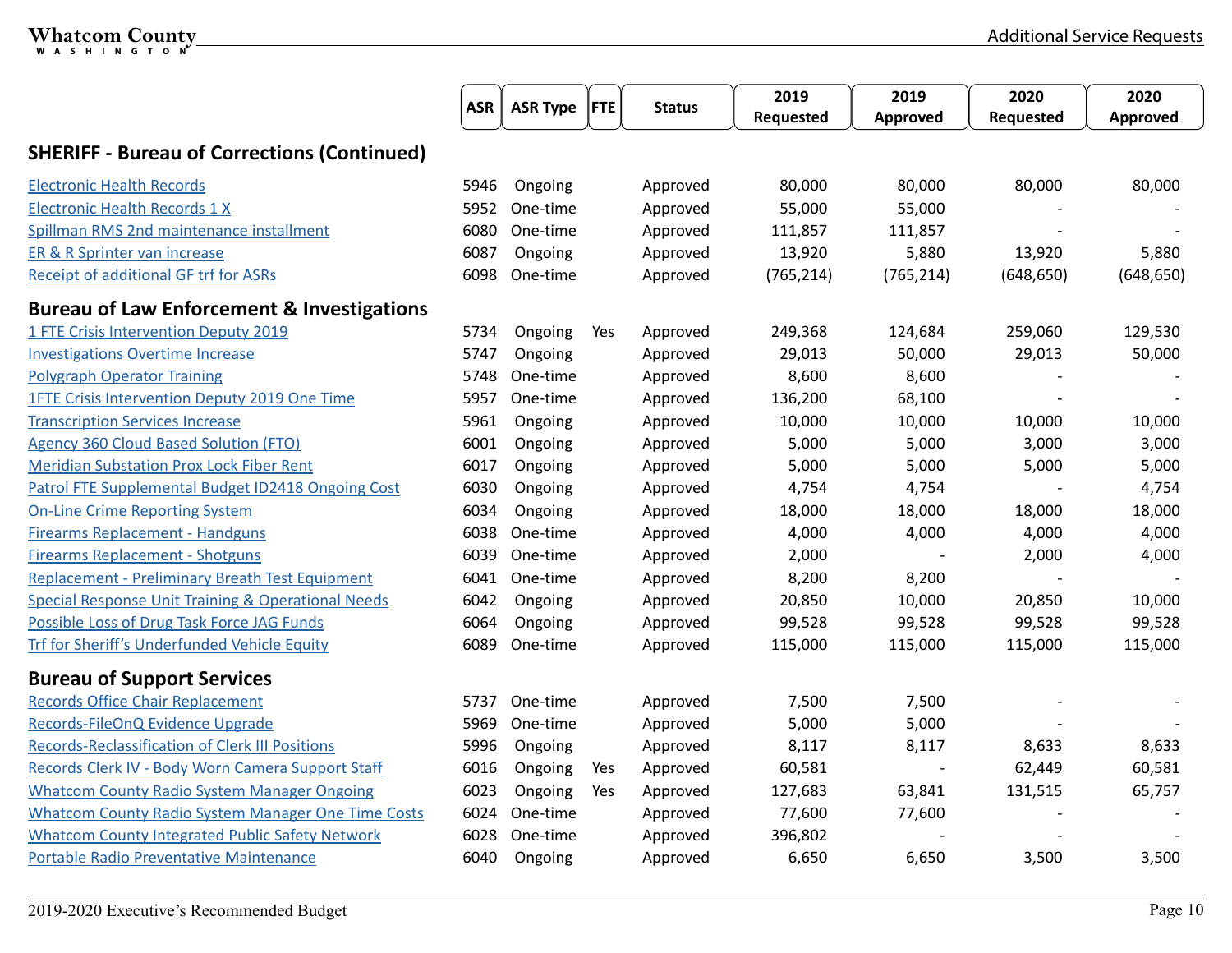|                                                               | <b>ASR</b> | <b>ASR Type</b> | <b>FTE</b> | <b>Status</b>      | 2019      | 2019                     | 2020      | 2020     |
|---------------------------------------------------------------|------------|-----------------|------------|--------------------|-----------|--------------------------|-----------|----------|
|                                                               |            |                 |            |                    | Requested | Approved                 | Requested | Approved |
| <b>SHERIFF (Continued)</b>                                    |            |                 |            |                    |           |                          |           |          |
| <b>Emergency Management</b>                                   |            |                 |            |                    |           |                          |           |          |
| 1 FTE Clerk III - DEM Ongoing Costs                           | 6035       | Ongoing         | Yes        | Approved           | 500       | 500                      | 500       | 500      |
| 1 FTE Clerk III - DEM (ASR#2019-6035): One-Time               | 6036       | One-time        |            | Approved           | 2,600     | 2,600                    |           |          |
| Receipt of Additional GF transfer for 2019-2020               | 6099       | One-time        |            | Approved           | (50,000)  | (50,000)                 | (50,000)  | (50,000) |
| <b>Sheriff - Not Approved</b>                                 |            |                 |            |                    |           |                          |           |          |
| 3 FTE Patrol Deputies 2019                                    | 5733       | Ongoing         | Yes        | Not Approved       | 374,052   |                          | 388,590   |          |
| CSI/SAR Small Unmanned Aerial System (sUAS)                   | 5740       | One-time        |            | Not Approved       | 30,000    |                          |           |          |
| <b>Remodel of Fingerprint Area in Records</b>                 | 5742       | One-time        |            | Not Approved       | 2,000     |                          |           |          |
| <b>Records Reception Area Desk</b>                            | 5743       | One-time        |            | Not Approved       | 5,000     |                          |           |          |
| <b>Spillman Disciplinary Module</b>                           | 5810       | One-time        |            | <b>Other Funds</b> | 21,000    |                          |           |          |
| <b>Corrections Transport Van</b>                              | 5814       | One-time        |            | Not Approved       | 85,000    |                          |           |          |
| <b>Corrections Admin, Alternatives &amp; Training Vehicle</b> | 5815       | One-time        |            | Not Approved       |           |                          | 45,000    |          |
| <b>Private Consultation Area</b>                              | 5816       | One-time        |            | <b>Other Funds</b> | 6,000     |                          |           |          |
| Ongoing cost for: Admin, Alternatives Vehicle                 | 5818       | Ongoing         |            | Not Approved       |           |                          | 6,240     |          |
| <b>Ongoing Costs for: Corrections Transport Van</b>           | 5820       | Ongoing         |            | Not Approved       | 10,800    | $\overline{\phantom{a}}$ | 10,800    |          |
| <b>Man Door East Side</b>                                     | 5823       | One-time        |            | <b>Other Funds</b> | 7,500     |                          |           |          |
| <b>Work Station Replacement- Work Center</b>                  | 5827       | One-time        |            | <b>Other Funds</b> | 20,000    |                          |           |          |
| <b>Work Center Locker Room</b>                                | 5828       | One-time        |            | <b>Other Funds</b> | 30,000    |                          |           |          |
| Pre-booking privacy booth                                     | 5831       | One-time        |            | <b>Other Funds</b> | 35,000    |                          |           |          |
| <b>Jail Alternatives Liaison</b>                              | 5842       | Ongoing         | Yes        | Not Approved       | 92,284    | $\overline{\phantom{a}}$ | 94,971    |          |
| Jail Alternative Liaison 1X                                   | 5850       | One-time        |            | Not Approved       | 12,413    | $\overline{\phantom{a}}$ |           |          |
| <b>Jail Social Worker</b>                                     | 5893       | Ongoing         |            | <b>Other Funds</b> | 100,000   | $\overline{\phantom{a}}$ | 100,000   |          |
| Jail Social Worker 1X                                         | 5901       | One-time        |            | Not Approved       | 5,000     |                          |           |          |
| <b>Sergeants Examinations</b>                                 |            | 5902 One-time   |            | Not Approved       | 10,000    |                          |           |          |
| <b>EHD/EHM Corrections Deputy</b>                             | 5926       | Ongoing         | Yes        | Not Approved       | 92,284    |                          | 94,971    |          |
| 1 FTE Detective 2019                                          | 5927       | Ongoing         | Yes        | Not Approved       | 115,029   | $\overline{\phantom{a}}$ | 119,876   |          |
| <b>New EHD/EHM Deputy 1X</b>                                  | 5930       | One-time        |            | Not Approved       | 8,513     | $\overline{a}$           |           |          |
| <b>Taser Replacements</b>                                     | 5932       | One-time        |            | Not Approved       | 36,000    |                          |           |          |
| <b>Special Projects Sergeant Limited Appointment</b>          | 5934       | Ongoing         | Yes        | <b>Other Funds</b> | 124,781   |                          | 124,833   |          |
| <b>Specialty Sergeant 1X</b>                                  | 5939       | One-time        |            | Not Approved       | 2,500     |                          |           |          |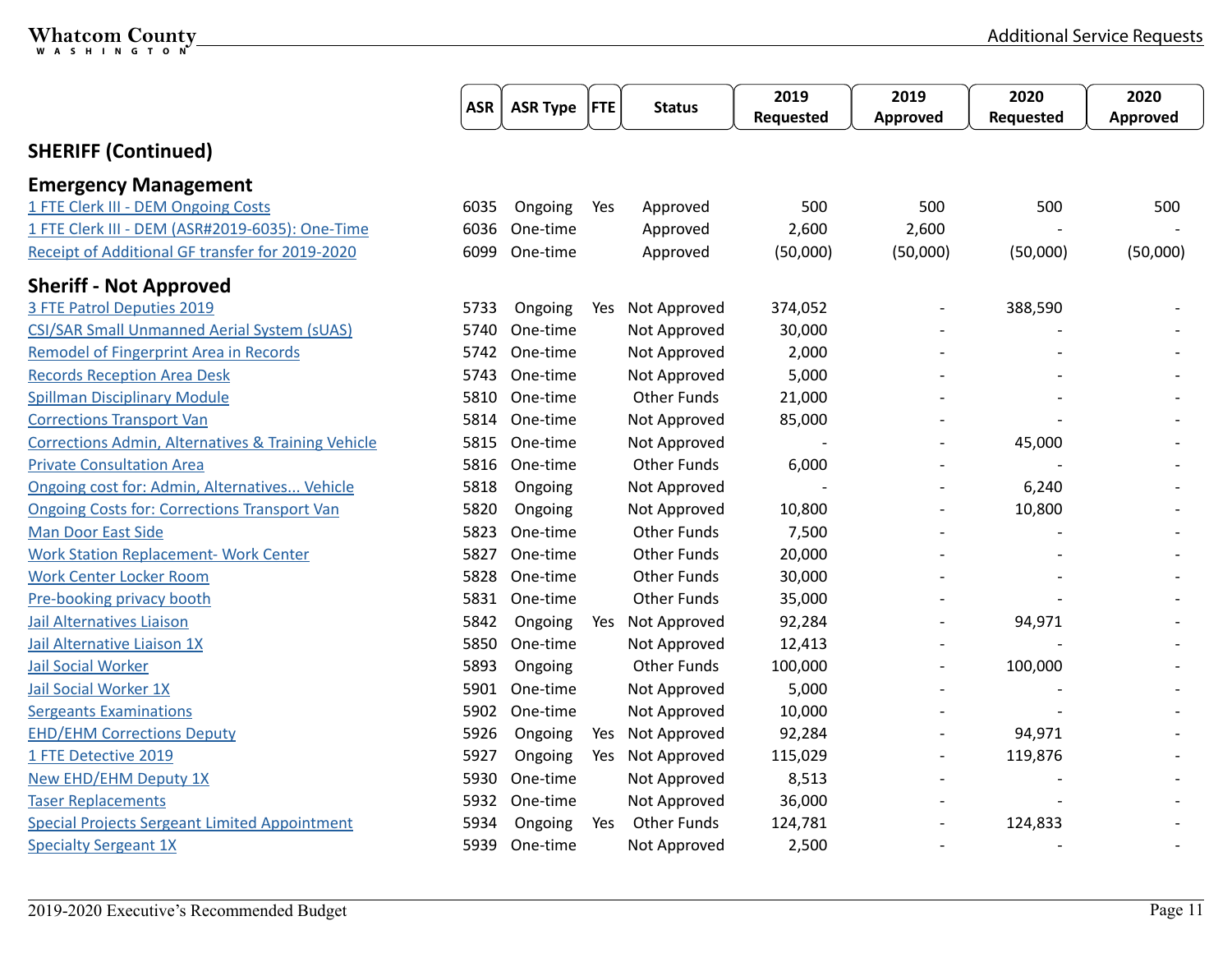<span id="page-12-0"></span>

|                                                           | <b>ASR</b> | <b>ASR Type</b> | $ $ FTE | <b>Status</b> | 2019      | 2019      | 2020      | 2020     |
|-----------------------------------------------------------|------------|-----------------|---------|---------------|-----------|-----------|-----------|----------|
|                                                           |            |                 |         |               | Requested | Approved  | Requested | Approved |
| <b>SHERIFF - Not Approved (Continued)</b>                 |            |                 |         |               |           |           |           |          |
| 3 FTE Patrol Deputies 2019 One Time Costs                 | 5951       | One-time        |         | Not Approved  | 204,300   |           |           |          |
| 1 FTE Detective 2019 One Time Costs                       | 5959       | One-time        |         | Not Approved  | 68,100    |           |           |          |
| <b>SKOR Community Notifications and Training</b>          | 5960       | Ongoing         |         | Not Approved  | 3,250     |           | 3,250     |          |
| <b>Industrial Cross Cut Shredder</b>                      | 5962       | One-time        |         | Not Approved  | 4,075     |           |           |          |
| <b>.SFTE Training Coordinator (Corrections/BLEIS)</b>     | 5965       | Ongoing         | Yes     | Not Approved  | 46,143    |           | 47,487    |          |
| <b>.5FTE Training Coordinator 1X</b>                      | 5981       | One-time        |         | Not Approved  | 4,257     |           |           |          |
| <b>Project Lifesaver Receiver Replacement</b>             | 5998       | One-time        |         | Not Approved  | 3,500     |           |           |          |
| Records/Evidence-Evidence Transport Vehicle               | 6000       | One-time        |         | Not Approved  | 40,000    |           |           |          |
| <b>Basketweave gear</b>                                   | 6002       | One-time        |         | Not Approved  | 10,000    |           |           |          |
| <b>.5FTE Training Coordinator (BLEIS/Corrections)</b>     | 6007       | Ongoing         |         | Not Approved  | 46,143    |           | 47,487    |          |
| <b>.5FTE Training Coordinator (BLEIS/Corrections)</b>     | 6008       | One-time        |         | Not Approved  | 4,257     |           |           |          |
| <b>Records-Replacement Funds from Firearms Sales</b>      | 6018       | Ongoing         |         | Not Approved  | 12,000    |           | 12,000    |          |
| <b>Investigations-DNA Phenotype</b>                       | 6019       | One-time        |         | Not Approved  | 5,000     |           |           |          |
| <b>CLEAR Subscription Increase</b>                        | 6021       | Ongoing         |         | Not Approved  | 1,900     |           | 2,270     |          |
| Radio Systems Improvements 2019 - Corrections             | 6025       | One-time        |         | Not Approved  | 363,701   |           |           |          |
| <b>Corrections Forest Service Vehicle Satellite Radio</b> | 6026       | One-time        |         | Not Approved  | 6,900     |           |           |          |
| <b>Corrections Forest Service Vehicle Satellite Radio</b> | 6027       | Ongoing         |         | Not Approved  | 1,200     |           | 1,200     |          |
| <b>Bearcat Rescue Vehicle</b>                             | 6031       | Ongoing         |         | Not Approved  | 261,000   |           |           |          |
| <b>Ammunition - Contractual Obligation</b>                | 6037       | Ongoing         |         | Not Approved  | 6,500     |           | 6,500     |          |
| <b>Bearcat Rescue Vehicle Ongoing Costs</b>               | 6043       | Ongoing         |         | Not Approved  | 3,200     |           | 3,200     |          |
| <b>Records/Evidence Vehicle Ongoing Costs</b>             | 6044       | One-time        |         | Not Approved  | 6,960     |           | 6,960     |          |
| Sheriff's Office Radio Communications #1 of 4             | 6057       | Ongoing         |         | Not Approved  | 81,980    |           | 81,980    |          |
| Sheriff's Office Radio Communications #2 of 4             | 6059       | Ongoing         |         | Not Approved  | (62,000)  |           | (62,000)  |          |
| Sheriff's Office Radio Communications #3 of 4             | 6060       | Ongoing         |         | Not Approved  | (5,000)   |           | (5,000)   |          |
| Sheriff's Office Radio Communications #4 of 4             | 6061       | Ongoing         |         | Not Approved  | (14,980)  |           | (14,980)  |          |
| <b>Community Relations Consultant</b>                     | 6066       | Ongoing         |         | Not Approved  | 15,000    |           | 15,000    |          |
| <b>Sheriff Total</b>                                      |            |                 |         |               | 4,537,128 | 1,098,741 | 2,278,298 | 855,908  |
| <b>SUPERIOR COURT</b>                                     |            |                 |         |               |           |           |           |          |
| Administration                                            |            |                 |         |               |           |           |           |          |
| <b>Drug Court Case Management License</b>                 | 5724       | Ongoing         |         | Approved      | 4,000     | 4,000     | 4,000     | 4,000    |